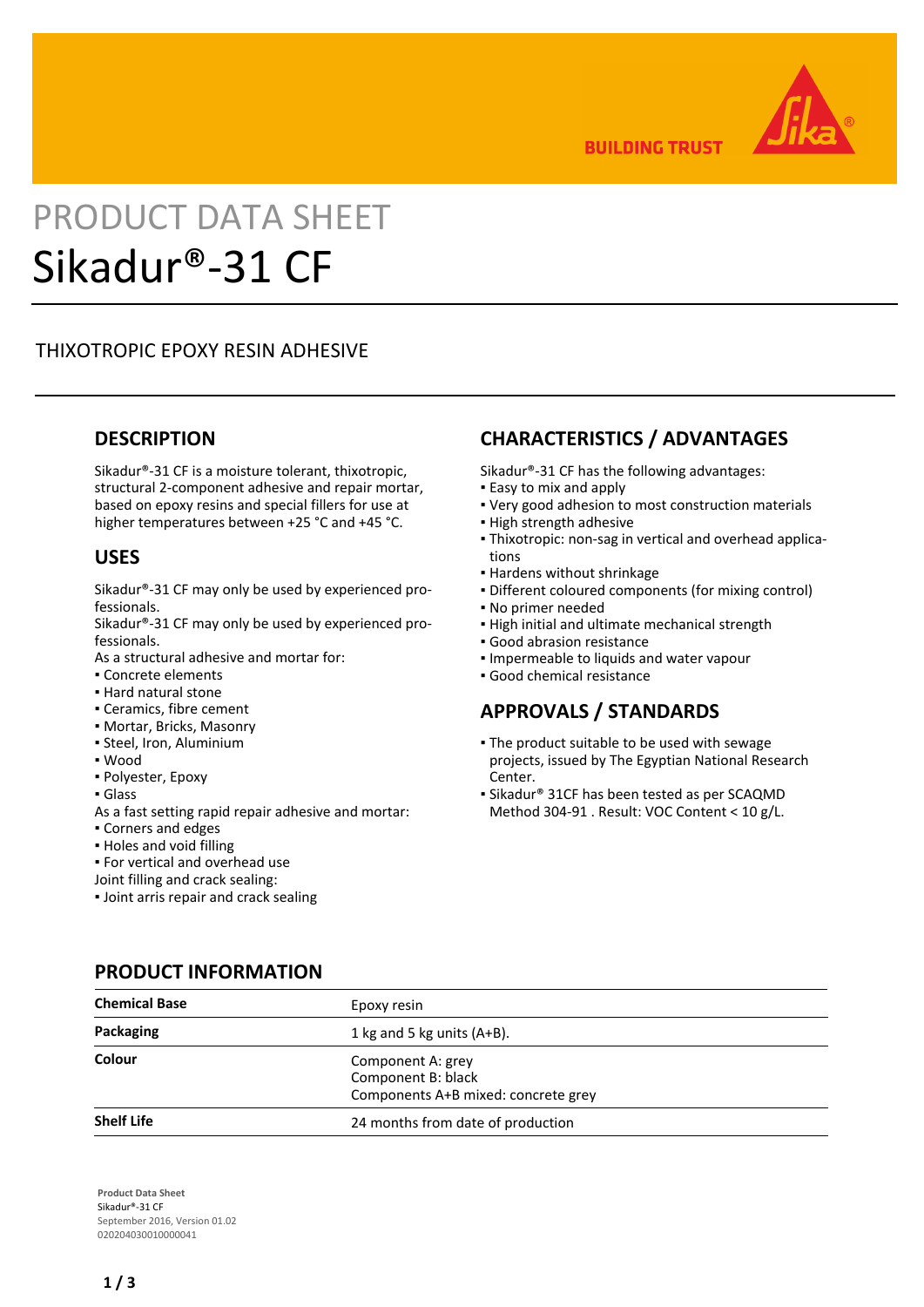Storage Conditions **Store in original**, unopened, sealed and undamaged packaging in dry conditions at temperatures between +5 °C and +30 °C. Protect from direct sunlight.

**Density** All types: Comp. (A): 1.65 kg/I Comp. (B): 1.65 kg/I

## **TECHNICAL INFORMATION**

| 1 day<br>1 day<br>1 day                                                           | +20 °C<br>$+30 °C$<br>+50 °C | Normal/Rapid Type after 10 days at +10-20°C                               | ~60-70 N/mm <sup>2</sup><br>~40-45 $N/mm^2$ |                                                     | L.P Type after 10<br>days at $+20-30$ <sup>o</sup> C<br>50 - 60 N/mm2 |
|-----------------------------------------------------------------------------------|------------------------------|---------------------------------------------------------------------------|---------------------------------------------|-----------------------------------------------------|-----------------------------------------------------------------------|
|                                                                                   |                              |                                                                           |                                             |                                                     |                                                                       |
|                                                                                   |                              |                                                                           |                                             |                                                     |                                                                       |
|                                                                                   |                              |                                                                           | $~^{\sim}$ 35-45 N/mm <sup>2</sup>          |                                                     |                                                                       |
| Normal/Rapid Type<br>after 10 days at +10-<br>20°C<br>30 - 40 N/mm <sup>2</sup> . |                              | L.P Type<br>after 10 days at +20-<br>30°C<br>$-40 - 45$ N/mm <sup>2</sup> |                                             |                                                     |                                                                       |
| Normal/Rapid Type<br>15 - 20 N/mm2                                                |                              | L.P Type                                                                  |                                             |                                                     |                                                                       |
|                                                                                   |                              |                                                                           |                                             |                                                     |                                                                       |
|                                                                                   |                              | Normal/Rapid Type<br>after 10 days at +10-<br>$20^{\circ}$ C              |                                             | L.P Type<br>after 10 days at +20-<br>$30^{\circ}$ C |                                                                       |
|                                                                                   |                              | 3.5 N/mm2                                                                 |                                             | 15 - 20 N/mm2                                       |                                                                       |
|                                                                                   |                              | $~^{\sim}$ 15 N/mm2                                                       |                                             | 3-3.5 N/mm <sup>2</sup> (concrete fail-<br>ure)     |                                                                       |
|                                                                                   | crete                        | 4'300 N/mm2 (Static)<br>Bond strength to con-<br>Bond strength to steel   | after 10 days at +10-20°C                   |                                                     | after 10 days at +20-30°C<br>20 - 25 N/mm2                            |

**Coefficient of Thermal Expansion** 50 x 10-6 per ºC (temp. range: -20 ºC to +40 ºC)

#### **APPLICATION INFORMATION**

| <b>Mixing Ratio</b> | Component A : component $B = 2 : 1$ by weight |             |            |           |  |  |
|---------------------|-----------------------------------------------|-------------|------------|-----------|--|--|
| Pot Life            | ٥C                                            | Normal Type | Rapid Type | L.P. Type |  |  |
|                     | 40                                            |             |            | 25 min.   |  |  |
|                     | 30                                            | 20 min.     |            | 50 min.   |  |  |
|                     | 20                                            | 40 min.     | 20 min.    | 90 min.   |  |  |
|                     | 10                                            | 90 min.     | 40 min.    | -         |  |  |
|                     |                                               |             | 60 min.    | -         |  |  |

## **APPLICATION INSTRUCTIONS**

#### **SUBSTRATE PREPARATION**

- AII surfaces must be clean, free from frost, standing water and all loosely adhering particles. Cement laitance must be removed.
- Concrete must be at least 3 6 weeks old, depending on climate, wire-brush, sand-or water-blasted or grind substrates.

#### **MIXING**

▪ Mix components (A+B) together for at least 2

**Product Data Sheet** Sikadur®-31 CF September 2016, Version 01.02 020204030010000041

minutes with a mixing paddle attached to a slow speed electric drill (max. 600 R.P.M.) until the material becomes smooth in consistency and even grey colour of the mixture is obtained.

- Material in industrial packing must be stirred well be-▪ fore proportioning and mixing.
- Avoid aeration while mixing.

#### **APPLICATION METHOD / TOOLS**

- When using a thin film adhesive, apply the mixed 1. adhesive to the surfaces with a trowel, spatula or by glove-protected hand.
- 2. When applying as a repair mortar, take into account

**BUILDING TRUST**